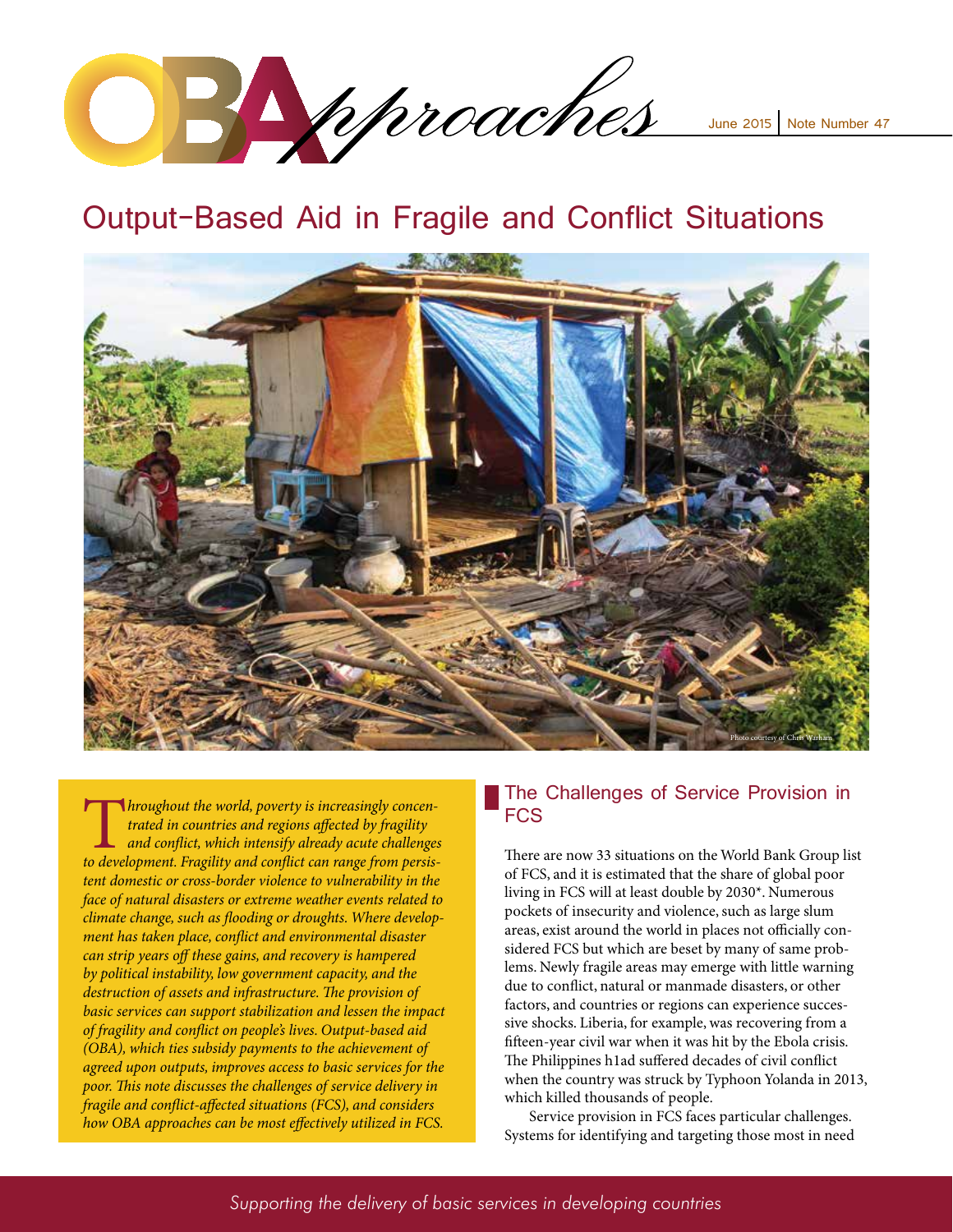

are usually non-existent. Populations are often displaced from their homes or on the move. Capital funding, technology, equipment, and skilled management tend to be lacking, while poor infrastructure and weak governance result in an absence of quality control and accountability. An often high risk of corruption distorts incentives for service delivery. Service providers are reluctant to take risks in such unstable and volatile environments, and few providers will have the resources or incentives to reach poor communities. Where some level of services are available, tensions and violence between conflicting groups can hamper their equitable provision.

 OBA is a results-based financing (RBF) mechanism for improving basic infrastructure and service provision that can be used effectively to reach poor populations. To date, grants totaling \$14o.8 million have been made to 14 OBA projects in FCS; many other FCS projects that blend instruments have used OBA principles in project components.

### Designing OBA projects for FCS

Experience has shown that OBA approaches in FCS work best in countries or regions that have begun to show signs of recovery, in which a level of stable governance exists and government institutions are gradually increasing in legitimacy. It is key that authorities have committed to broader investment or reforms for the sector. The presence of a trusted local entity is crucial—within the government, or in a semi-autonomous body, NGO or other institution—to manage implementation, even if additional capacity building is needed. The broader the base of local support, the better chance the project will have to succeed in the event of changes in personnel or circumstances, a probable occurrence in FCS. Finally, though there may be dire needs in every sector, focusing on the most basic services, rather than on higher value infrastructure services, will help to ensure that even if there are changes in the political or security situation, the need for the service is likely to remain.

In complicated, volatile and unpredictable environments, simplicity and flexibility are critical in all components of project design, from targeting to implementation to verification. Not every potential situation or roadblock in FCS can be foreseen, but a thorough political economy analysis, conducted as a first step to determine a country's suitability for an OBA project, lays the foundation for design. Such a study analyzes the political situation and the particular effects of conflict and violence, and assesses local priorities, current sector policy and the legislative context. It can identify reliable project partners and appropriate funding channels, and estimate risks and risk-tolerance levels for implementers and service providers. In FCS, where personnel change frequently, donors sometimes have longer institutional memory than local

bodies. Engaging with donors from the beginning of the design process enables benefiting from lessons learned and ensures that new interventions complement, rather than duplicate, existing work.

**Targeting**: FCS are likely to have few or no existing mechanisms, such as reliable registration or tax systems, that can function as tools to target specific populations, including poor households. Therefore, straight geographic targeting for OBA projects in FCS is often the simplest and best approach, especially for reaching the poor. Specific groups can be identified within these populations where relevant (eg, within health schemes, women and children may be targeted). Any targeting mechanism should take into account the fluid context, being realistic about what is achievable and providing for a greater-than-normal margin of error. Careful monitoring should be ongoing, along with a willingness to adapt targeting mechanisms as needed.

**Risk Transfer**: A key component of OBA is the transfer of performance risk to the service provider. Inputs are pre-financed by service providers and OBA subsidies are not paid out until pre-specified outputs are delivered. However, service providers in FCS are sometimes unable to carry the full pre-financing risk, and flexibility may be required in order to ease this burden, particularly for small operators. Solutions for partial risk transfer include phasing subsidy payments over time by linking them to intermediary milestones, and providing micro-credit to small-scale providers. In Liberia, a project to subsidize the connection of 80,000 of Monrovia's poorest people to the electricity grid required no pre-financing from Liberia Electricity Corporation, the grant recipient and service provider. Instead, the corporation is operating under a management contract with an international private operator, Manitoba Hydro International.

**Implementation**: OBA projects in FCS are usually restricted in the choice of service providers. Any existing service delivery tends to be fragmented and inequitable. International providers may have a limited presence and be reluctant to engage, while NGOs or local providers may be present but unprepared to take on OBA contracts or respond to incentives. It is therefore essential to be innovative and creative in identifying service providers, and OBA projects in FCS have relied on a variety of service providers, including NGOs, government institutions, municipalities, and local private sector actors filling the gap left by weak or non-existent public sectors.

 Where capacities or institutions do not exist, an OBA scheme can facilitate their establishment. In Cambodia, the Rural Electrification Fund was set up for the purpose of the OBA project in order to channel financing to private energy providers. The establishment of the fund was seen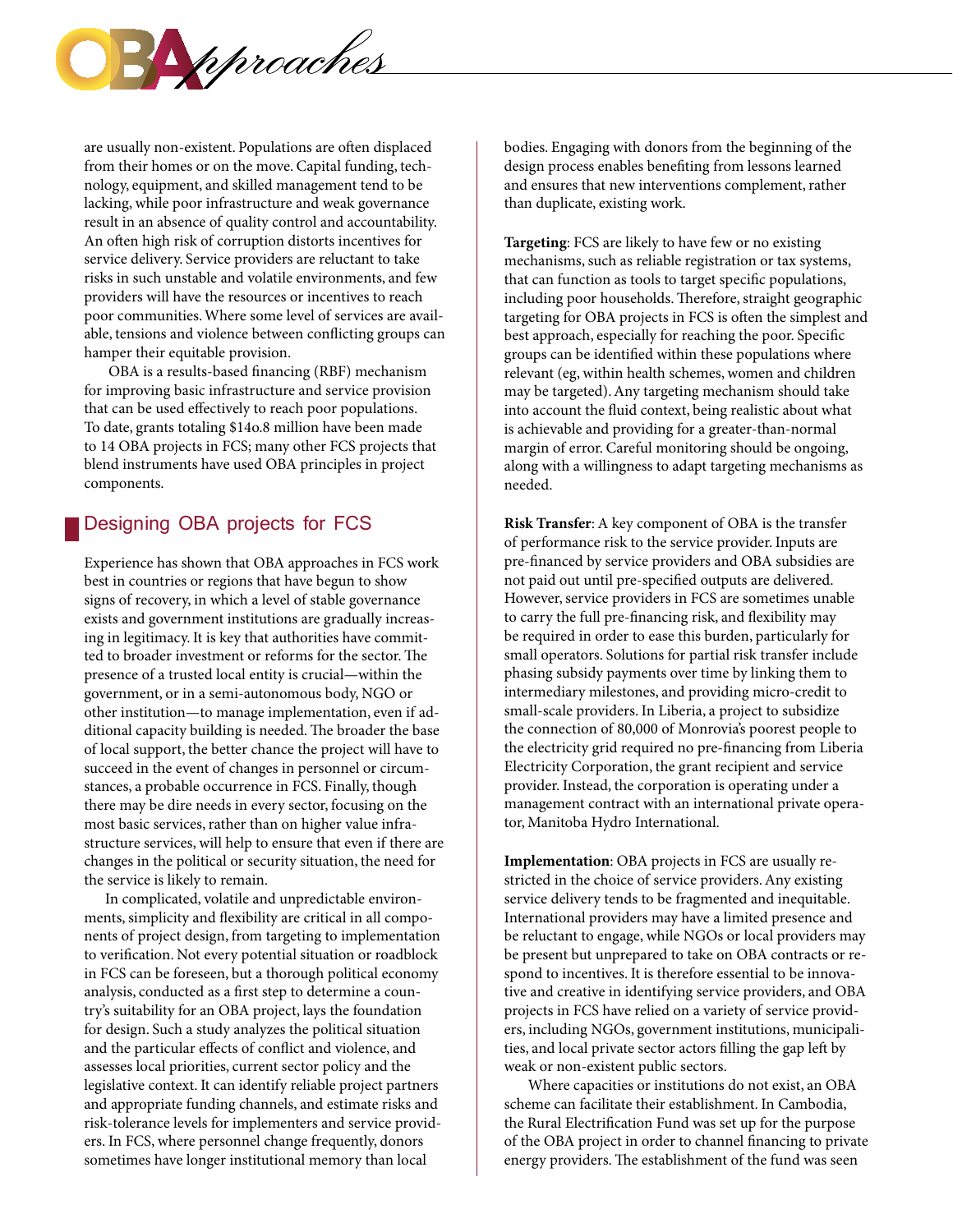as critical in avoiding corruption; having demonstrated success, it is now used to channel other types of financing as well.

Flexibility is also possible in relation to service providers meeting targets. A pilot project in solid waste management is underway in the West Bank, where fluctuating tensions and periodic, unpredictable restrictions on movement result in variations in the ability to move goods and deliver services. A catch-up mechanism is built into the project design, so that if municipalities fail to meet their targets during one period, they can make up the deficit in a succeeding period.

Even with flexibility built in, however, restructuring in FCS is sometimes necessary. Institutional weakness, economic vulnerability, insecurity, and political instability have all played a part in the need to restructure OBA projects for positive results. An energy project to provide biogas plants in Nepal began in 2007 in the wake of a decade-long civil war. But continuing instability, rising fuel prices, and a weak private sector meant that targets had not been met by the project's initial closing date in 2010. However, a significant improvement in the political situation had occurred by then, and the project was restructured—subsidies adjusted, difficulties faced by service providers addressed, and the closing date extended. The revised project resulted in the installation of 27,139 biogas plants, an achievement of 98 percent of its revised target.

**Technical assistance**: As institutional capacity in FCS tends to be low, sustained technical assistance (TA) should be employed throughout the project cycle and targeted at key fragilities. While TA is normally financed in an input-based manner (entities are paid to deliver capacitybuilding services), there are innovative ways of employing TA in FCS. In Liberia, Manitoba Hydro International is providing TA to Liberia Electricity Corporation in a partly output-based manner: the electricity company will forfeit success fees and incur non-compliance penalties if certain performance results, such as connection targets, are not achieved.

Strong TA can help to discourage corruption. A project in Cambodia to expand access to basic water and sanitation services was halted and restructured following a case of corruption involving a private water operator. The redesigned project included measures to minimize the risk of corruption (addressing areas such as procurement, financial management, ethical conduct for staff, and sanctions). It was determined that stronger TA for local operators in World Bank procurement procedures and bid preparation from the project's inception could have reduced the potential for corruption.

**Verification:** The use of an independent verification agent (IVA) is a core component of OBA projects. IVAs certify that service providers are delivering contractual outputs



and that agreed standards of service are being achieved. While verification mechanisms in FCS should be kept as simple as possible, it may be necessary to complement the use of IVAs with multi-layered verification systems involving different stakeholders, particularly where risk of corruption is high and accountability is low. An OBA health sector project in Burundi—a country wracked by decades of conflict—utilized a multi-faceted verification system involving civil servants; personnel contracted by NGOs; provincial and national committees composed of members of government and civil society; external agencies; and local community organizations. This relatively complex system yielded positive results, and Burundi's Ministry of Health is making performance-based financing an official policy.

 Although verification is focused on results, close and ongoing monitoring throughout the project cycle means that necessary correctives can be made before the point of final verification. It is worth noting that because IVAs tend to be less willing to work in high-risk areas, more time than usual may be needed to source qualified and committed IVAs and, if feasible, to develop capacity with existing entities to reliably and affordably serve this key function. In an OBA project in Kenya supporting microfinance for community-managed water systems, close work with the IVA built in-house capacity to manage a supervisory role within the project. Where there is a scarcity of qualified local firms to serve the IVA function, a qualified consultant can fill the IVA gap temporarily; if no suitable local firm exists, a consultant can act as IVA throughout the project.

**Scaling up:** The sustainability and scaling up of projects in FCS depend on the capacities of governments and other authorities, and the presence of institutions and regulatory frameworks able to support a results-based approach. Projects that rely heavily on government systems can be relatively difficult and move more slowly, but any